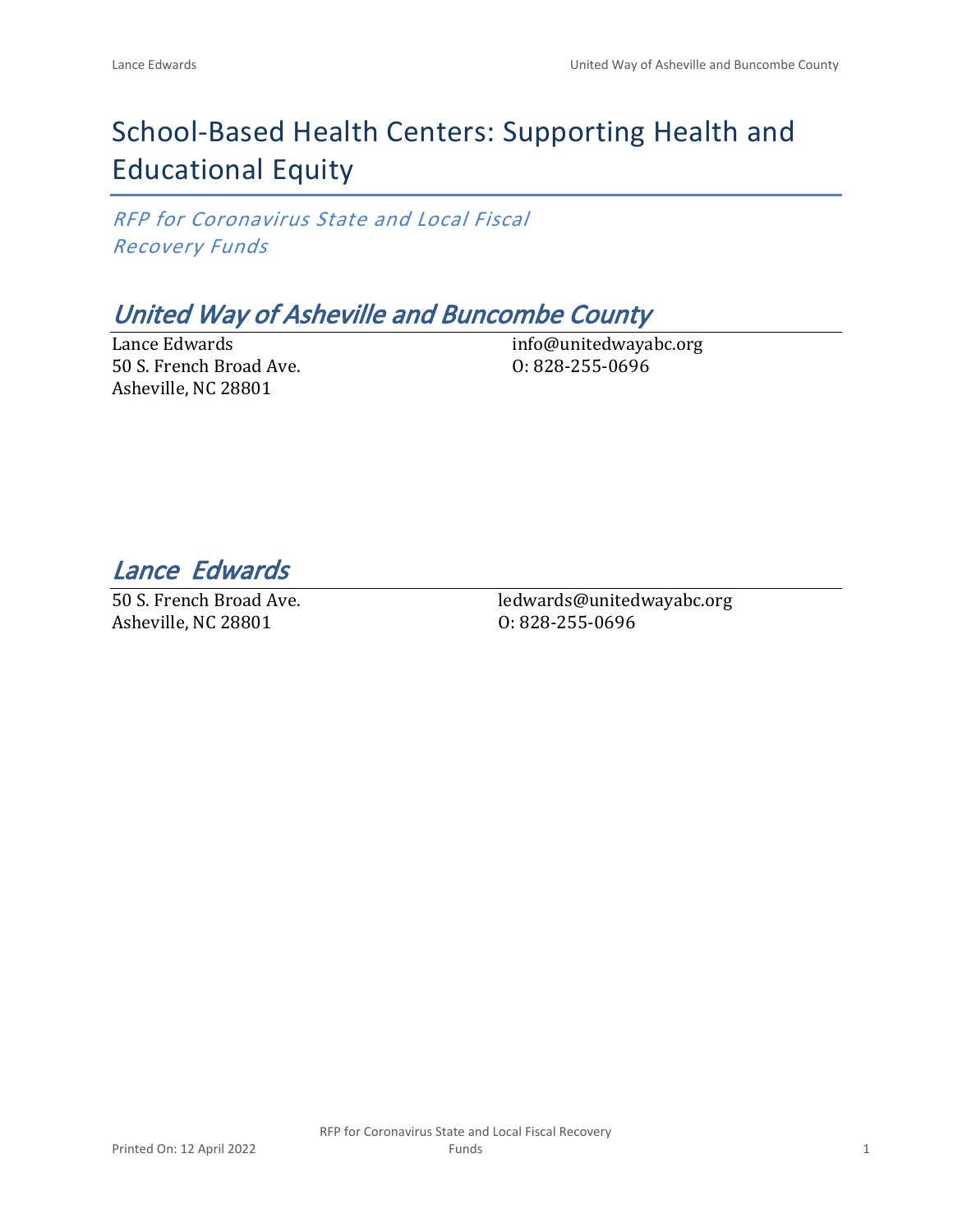# Application Form

## *Question Group*

Buncombe County requests proposals for projects to help the community recover from and respond to COVID-19 and its negative economic impacts.

Buncombe County has been awarded \$50,733,290 in Coronavirus State and Local Fiscal Recovery Funds (Recovery Funding), as part of the American Rescue Plan Act. To date, Buncombe County has awarded projects totaling \$23,093,499, leaving a balance of \$27,639,791 available to award.

Visit [http://www.buncombecounty.org/recoveryfundinghttp://www.buncombecounty.org/recoveryfundingwww.b](http://www.buncombecounty.org/recoveryfunding) [uncombecounty.org/recoveryfundinghttp://www.buncombecounty.org/recoveryfundinghttp://www.buncombeco](http://www.buncombecounty.org/recoveryfunding) [unty.org/recoveryfundinghttp://www.buncombecounty.org/recoveryfundinghttp://www.buncombecounty.org/re](http://www.buncombecounty.org/recoveryfunding) [coveryfunding](http://www.buncombecounty.org/recoveryfunding) for details.

This infusion of federal resources is intended to help turn the tide on the pandemic, address its economic fallout, and lay the foundation for a strong and equitable recovery.

Buncombe County is committed to investing these funds in projects that:

- Align to county strategic plan and community priorities
- Support equitable outcomes for most impacted populations
- Leverage and align with other governmental funding sources
- Make best use of this one-time infusion of resources
- Have a lasting impact

Proposals shall be submitted in accordance with the terms and conditions of this RFP and any addenda issued hereto.

Click [here](https://www.buncombecounty.org/common/purchasing/Buncombe%20Recovery%20Funding%20RFP%202022.pdf) for the full terms and conditions of the RFP

### **Organization Type\***

Nonprofit

### **Nonprofit documentation**

If nonprofit, attach IRS Determination Letter or other proof of nonprofit status.

IRS 501(C)3 determination letter.pdf

## **Name of Project.\***

School-Based Health Centers: Supporting Health and Educational Equity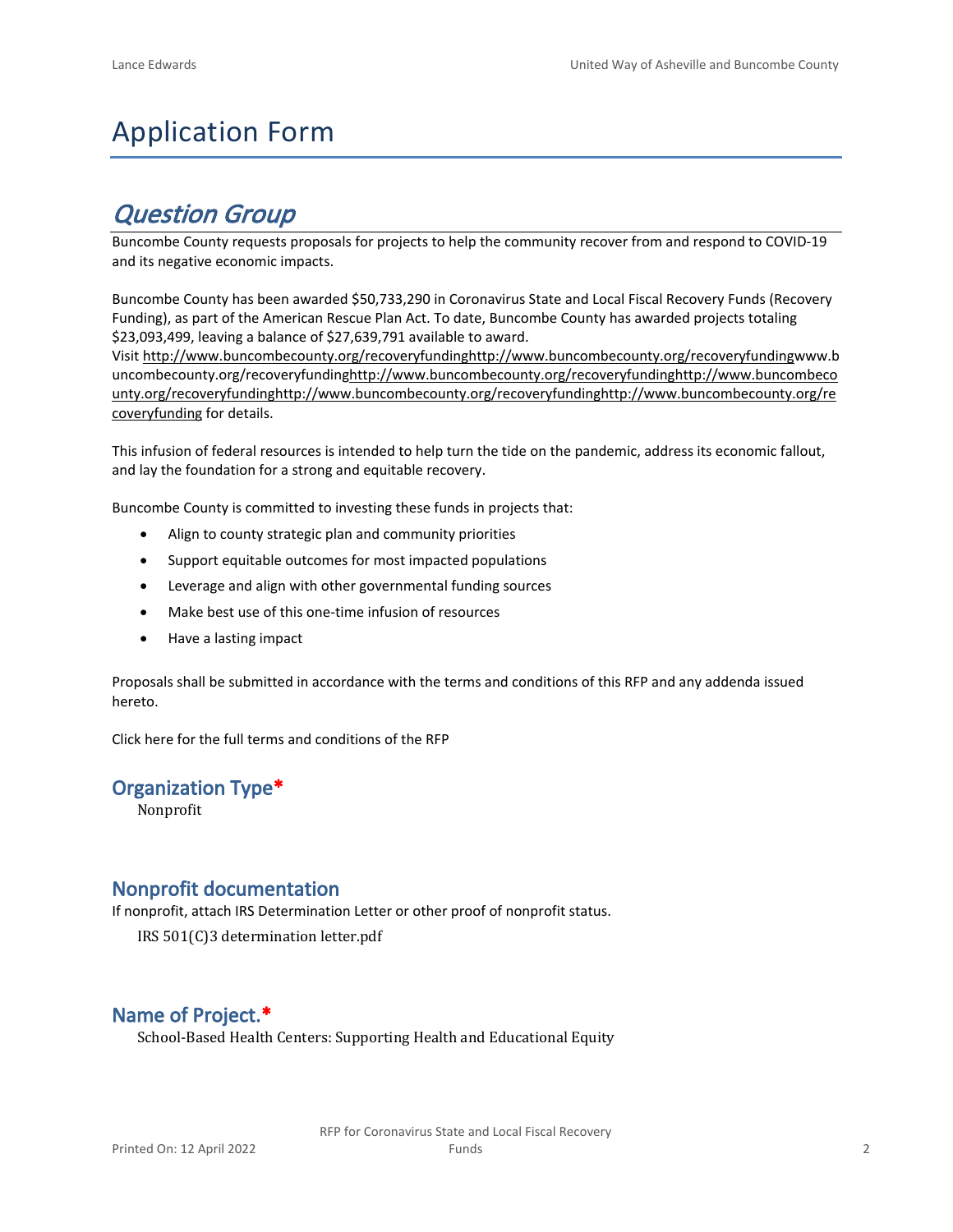#### **New/Updated Proposal\***

Is this a new project proposal or an updated version of a proposal submitted during the earlier (July 2021) Recovery Funding RFP?

Updated version of previously submitted proposal

### **Amount of Funds Requested\***

\$1,426,877.00

### **Category\***

Please select one:

- Affordable Housing
- Aging/Older Adults
- Business Support/Economic Development
- Environmental/Climate
- Homelessness
- K-12 Education
- Infrastructure and/or Broadband
- Mental Health/Substance Use
- NC Pre-K Expansion
- Workforce

K-12 Education

## **Brief Project Description\***

Provide a short summary of your proposed project.

A Community School wraps a network of community partners around a public school while transforming that school into a hub of support for the surrounding community. School-Based Health Centers are a defining feature of Community Schools nationwide because they drastically improve access to healthcare, both in schools and in their surrounding communities. The critical, on-site support services provided at these centers improve physical, mental and behavioral health outcomes, thereby increasing student attendance and academic performance while decreasing emergency department and hospital admissions, health risk behaviors, and asthma morbidity. United Way of Asheville and Buncombe County (UWABC) is seeking \$1,426,878 in Buncombe County Recovery Funds to support School-Based Health Centers (SBHC) at three public middle schools as a vital component of our community school strategy in order to improve health and educational outcomes and reduce disparities exacerbated by the COVID-19 pandemic.

### **Project Plan\***

Explain how the project will be structured and implemented, including timeframe.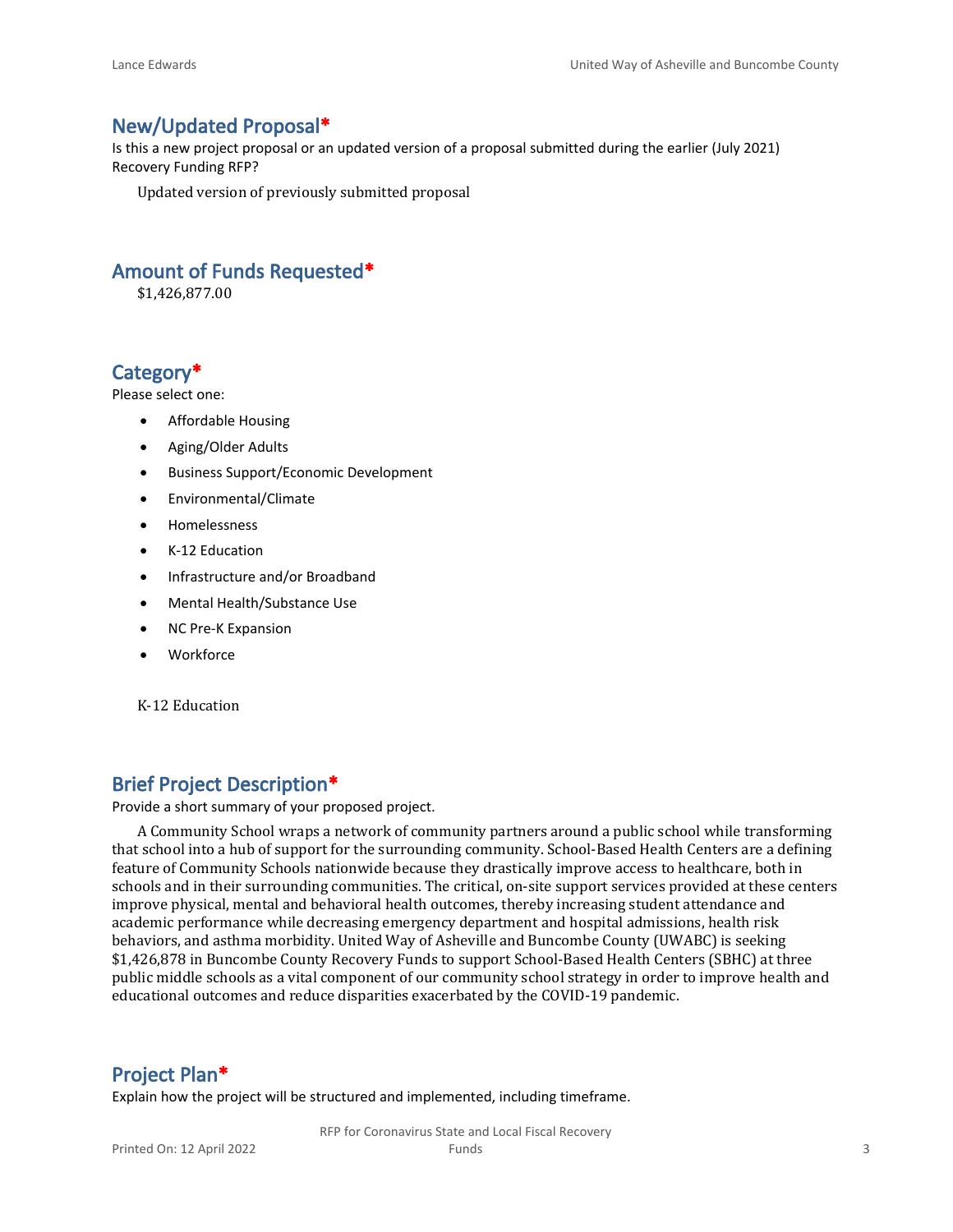UWABC is working closely with Asheville City Schools (ACS), Buncombe County Schools (BCS) and other partners to install SBHCs at Asheville Middle School (AMS) and Erwin Middle School (EMS) in 2022 and a third school site within the BCS system in 2023. The provider for the services at AMS and EMS will be Blue Ridge Health (BRH), a WNC-basd Federally Qualified Health Center (FQHC) that provides comprehensive health care for over 40,000 patients annually. Like its predecessors, the third location and the provider for that location will be determined through consultation with the SBHC core planning team. This team includes representatives from both school systems, MAHEC, Buncombe County HHS (Ellis Vaughan, DNP, RN Health and Human Services Clinical Services Coordinator, Director of Nursing), and others.

The services provided at these centers will include primary, urgent, acute, prevention, wellness, and behavioral health care in an environment designed to meet the unique needs of youth and their families. Expanded services—including substance misuse support, oral health, reproductive health, vision care, nutrition counseling, care coordination, case management and health promotion—will be added over time. Services are expected to start at AMS this month (April 2022), at EMS in August 2022, and at the third location in the spring of 2023.

The staffing model for the SBHCs will include a Registered Nurse, an Advanced Practitioner, a Licensed Clinical Social Worker (or Licensed Clinical Addictions Specialist), and a Site Coordinator. All of these positions will be employed by BRH and AMS and EMS. The FQHC selected to provide services at the third location will provide all staffing for that site. In addition, UWABC's Community Partnerships Director and Community School Coordinators at both schools will provide additional administrative and coordination support, including significant outreach to students and parents.

#### **Statement of Need\***

Describe the need that this project will address. Include data to demonstrate the need, and cite the source of the data.

Between 10-30% of students nationwide have been diagnosed with a chronic disease or condition (Compas BE, Jaser SS, Dunn MJ, Rodriquez EM: Coping with chronic illness in childhood and adolescence. Annual Review of Clinical Psychology). Locally, Buncombe County's 2018 Community Health Assessment found that, on average, more children faced Adverse Childhood Experiences (ACEs) in Buncombe than in any other WNC county. Barriers to healthcare access (including transportation and insurance limitations) affect whether or not children receive preventative care to mitigate the impact of these conditions on their success both in and outside of the classroom.

According to Michael Arenson, MA, et al. in "The Evidence on School-Based Health Centers: A Review" (2019), SBHCs improve healthcare equity among students by "meeting the needs of disadvantaged populations and removing barriers to health care services." Students with access to an SBHC experience financial savings, improved holistic acute and chronic health management, and decreased depressive episodes and suicide risks. A 2018 report by the American Public Health Association found students who use SBHCs have better grade-point averages and attendance records than their peers who lack access to care. Other benefits include: fewer emergency department visits and hospital admissions, increased use of vaccination/preventive services, higher birth weights, and lower substance and alcohol use.

Ultimately, SBHCs reach children where they are so providers can intervene in or prevent health complications to improve students' long-term health and wellness.

#### **Link to COVID-19\***

Identify a health or economic harm resulting from or exacerbated by the public health emergency, describe the nature and extent of that harm, and explain how the use of this funding would address such harm.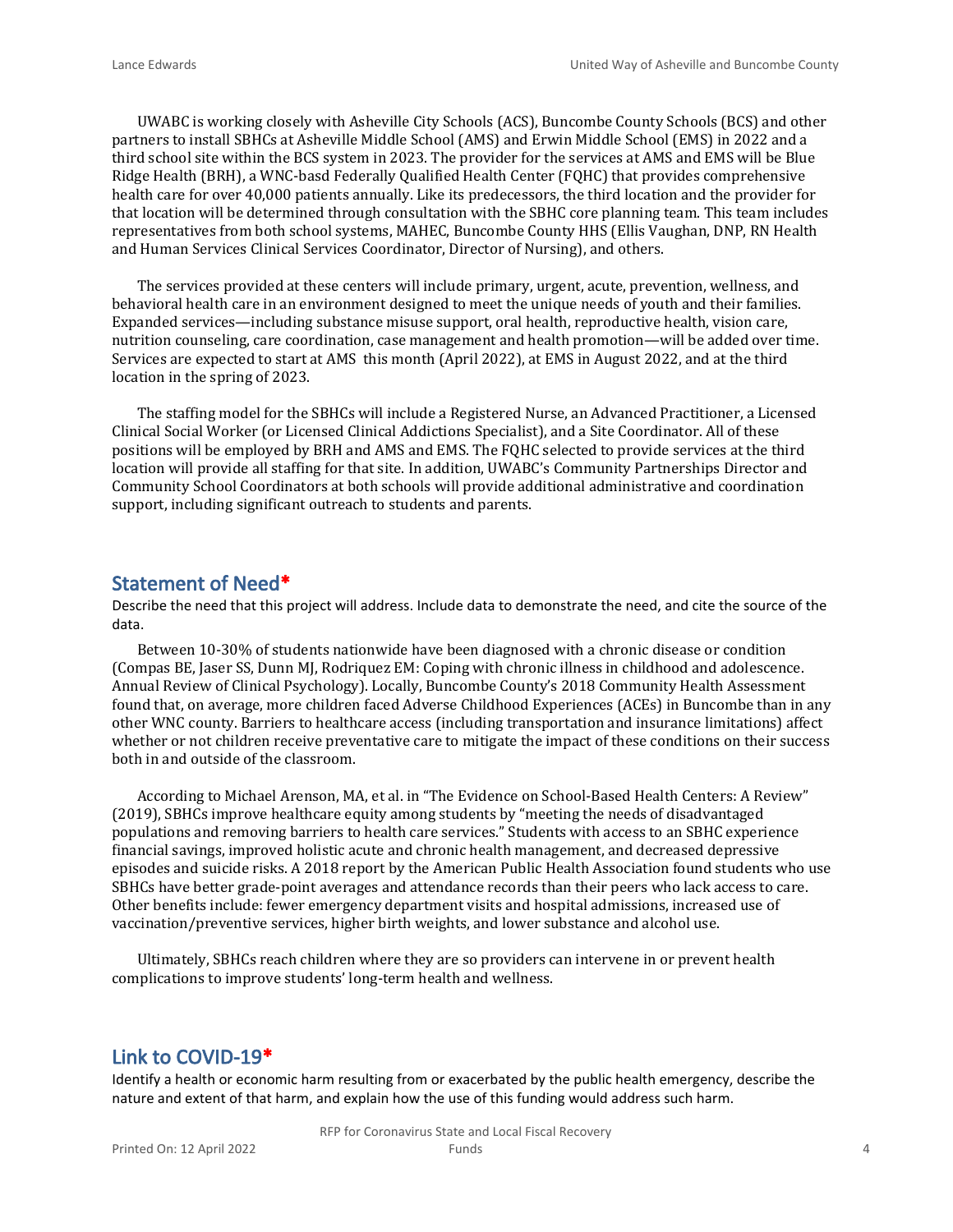The SBHC's will directly address students' mental, behavioral and physical health issues that were exacerbated by COVID-19. Numerous studies, in addition to countless anecdotes, have pointed to the deepening mental and behavioral health issues that resulted from the isolation and uncertainty of the pandemic. Students with pre-existing issues saw those challenges worsen during the pandemic, while students previously unaffected by these challenges began to see them surface in their own lives.

Barriers (eg. lack of funding for school-based supports, transportation, costs of care) that have historically limited students' access to mental, behavioral and physical health care can no longer be ignored or deprioritized. The pandemic brought the ongoing issues regarding healthcare access to the fore. A dedicated, seamless, barrier-free system that enables students to access these services on site, regardless of ability to pay, is critical in order for our community to properly support these students and their families as they continue to pursue their goals and dreams.

#### **Population Served\***

Define the population to be served by this project, including volume and demographic characteristics of those served.

The school-based health services will be available immediately for all students, and eventually for families, faculty, and staff. Both AMS and EMS were selected based on need, specifically related to economic barriers to access. Similar demographic consideration will play a key role in the selection of the third SBHC location.

Asheville Middle School 674 students Students of Color: 43.0% Free and reduced lunch rate: 36.5%

Erwin Middle School 671 Students Students of Color: 42.8% Free and reduced lunch rate: 49.5%

#### **Results\***

Describe the proposed impact of the project. List at least 3 performance measures that will be tracked and reported. If possible, include baselines and goals for each performance measure.

Outcome goals for the project period:

10% reduction in average number of students not returning to class after an SBHC visit;

10% reduction in average number of school days missed by students with care managed chronic health conditions;

90% of enrolled students receive a Rapid Assessment for Adolescent Prevention Services (RAAPS);

80% of enrolled students covered by Medicaid receive CPE exams within grant period;

90% of enrolled students have up-to-date immunizations per national (ACIP) guidelines for adolescent vaccines;

90% of enrolled students receive BMI assessments and documentation for an underweight, normal, overweight, or obese status;

90% of enrolled students with ADD/ADHD receive a documented behavioral intervention/medication treatment plan;

90% of enrolled students with depression and/or anxiety receive a documented psychosocial assessment and treatment plan with follow-up.

RFP for Coronavirus State and Local Fiscal Recovery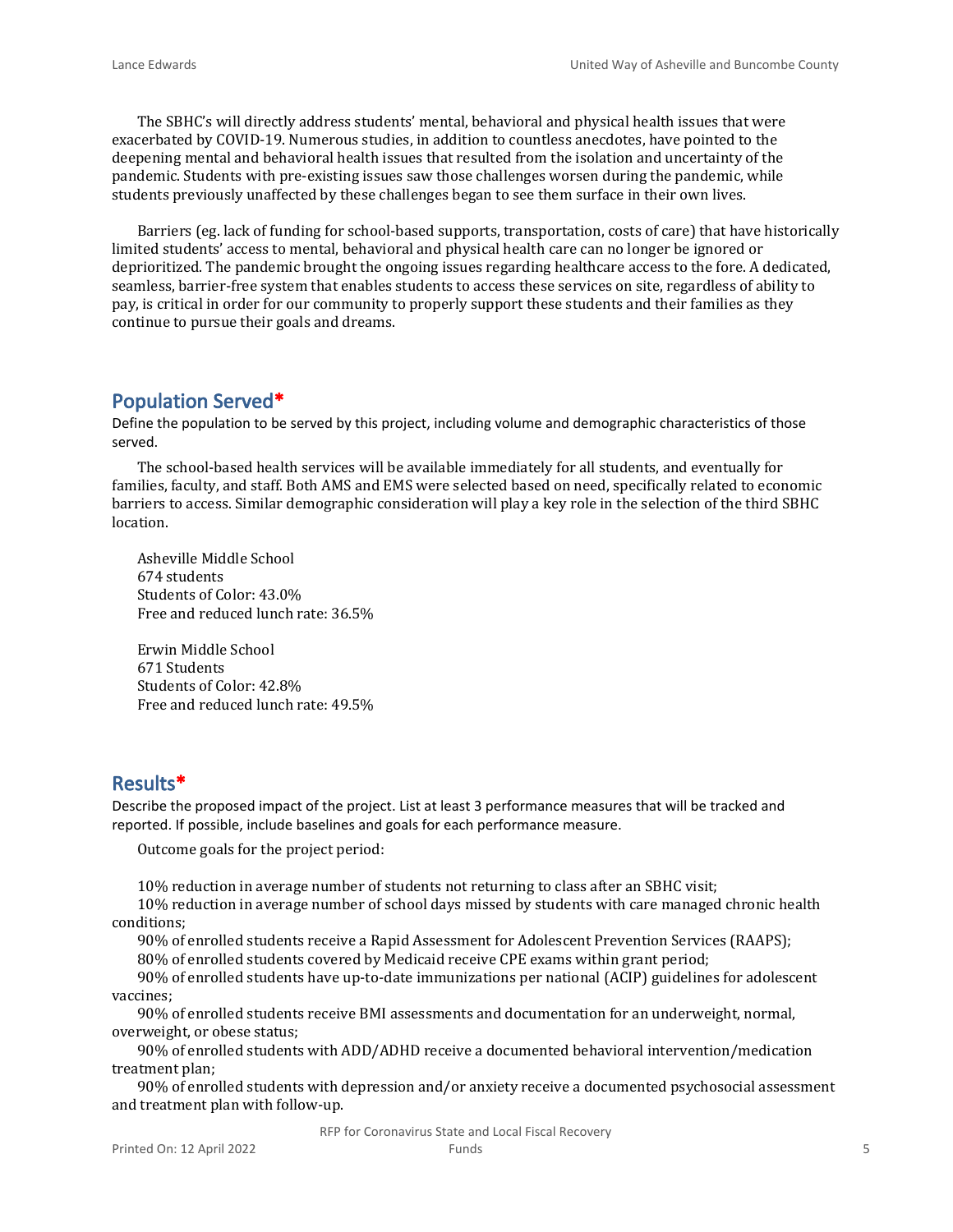These goals measure SBHC efficacy. They demonstrate that the provider successfully increased student participation in healthcare and education, thus decreasing rates of disease, disability, and other health complications students face.

## **Evaluation\***

Describe the data collection, analysis, and quality assurance measures you will use to assure ongoing, effective tracking of contract requirements and outcomes.

Measuring the effectiveness of medical and behavioral services at the SBHCs will be performed via chart audit and/or the Electronic Health Records (EHR) system (AthenaNet)

Performance measures related to attendance, behavior and grades will be collected via the Early Warning and Response System software platform (Learning Circle). Learning Circle automatically pulls attendance, behavior, and core course grades data from the schools' student information system (PowerSchool) and organizes it in an interactive, easy-to-use format that can be viewed by district and building-level administrators, teachers and community partners. The level of detail is determined by role-based privacy and security standards.

The quality of services are measured according to the NC Department of Health and Human Services/Department of Public Health Quality Assurance Program Standards for School Health Centers. BRH staff also participate on performance improvement teams as well as SBHC-specific quality initiatives found in the Health Care Plan of the Title III Section 330 quality program and continued Patient Centered Medical Home certification from National Committee for Quality Assurance and in the national School Based Health Alliance Collaborative Improvement and Innovation Networks project.

## **Equity Impact\***

How will this effort help build toward a just, equitable, and sustainable COVID-19 recovery? How are the root causes and/or disproportionate impacts of inequities addressed?

Like so many other social determinants of health (and education), the impact of COVID-19 on healthcare access and health outcomes disproportionately impacts students of color and students from low wealth communities. Students and families experiencing these disparities often have no medical home and/or no insurance. SBHC's provide medical, behavioral, dental, and vision care on school grounds, and regardless of ability to pay, so all students, regardless of zip code, have access to quality healthcare and to the results such care has on health and education outcomes.

On-site health care eliminates most transportation barriers. Language barriers are addressed via bilingual clinical staff and by ensuring that all health forms are provided in multiple languages. BRH uses Video Remote Interpreting (VRI) through a multiplatform HIPAA compliant video application. VRI uses video devices to provide spoken language interpreting services through a remote or off-site interpreter. This enables providers and patients to communicate when there is a language barrier and on-site interpreters are not available. VRI also provides on demand American Sign Language services for hearing-impaired patients.

SBHC administrative staff and the BRH Connecting Kids to Coverage patient navigator assist parents with no insurance coverage to determine eligibility for NC Medicaid and Health Choice (including completing applications), and enrollment in the ACA Insurance Marketplace. Patient Navigator staff can also connect patients to additional needs and services through referrals to community agencies and resources.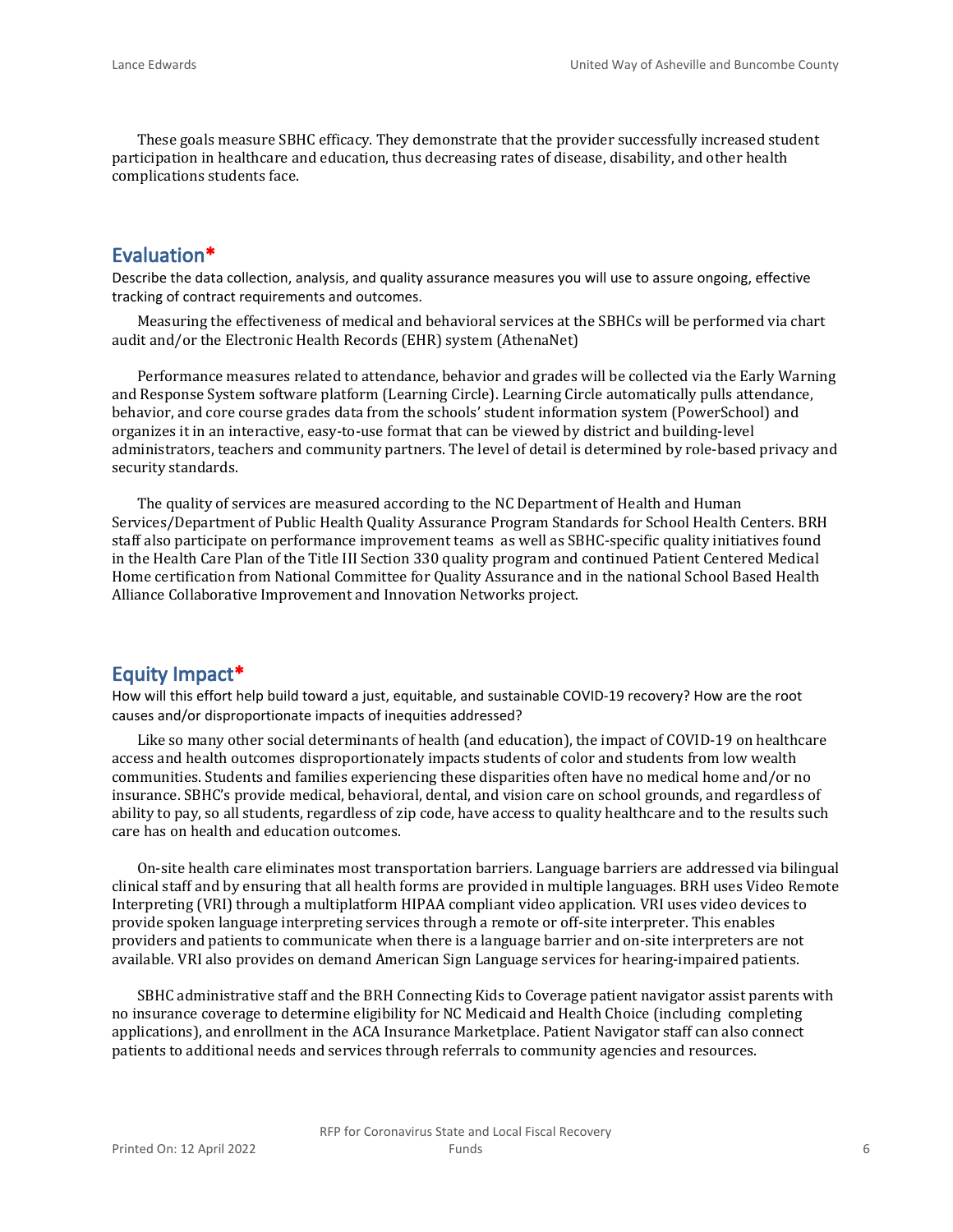The three SBHC's will serve to reduce the disparity in healthcare access experienced by students of color and students from low wealth families. Increasing access to a range of medical services on school grounds will improve both health and educational outcomes for these students.

## **Project Partners\***

Identify any subcontractors you intend to use for the proposed scope of work. For each subcontractor listed, indicate:

1.) What products and/or services are to be supplied by that subcontractor and;

2.) What percentage of the overall scope of work that subcontractor will perform.

Also, list non-funded key partners critical to project.

Blue Ridge Health will provide comprehensive primary, urgent, acute, prevention, wellness, and behavioral health care to students. Expanded services, including substance misuse support, oral health, reproductive health, vision care, nutrition counseling, care coordination, case management, and health promotion will be phased in over the course of the project. A Request for Proposals process will guide the selection process to determine which FQHC will provide services to the third location. BRH and the to-bedetermined service provider at the third site represent 89% of the project scope.

Critical, non-funded partners:

As part of this project's Memorandum Of Understanding, Asheville City Schools and Buncombe County Schools will:

\* Provide adequate space at the school site for the SBHC to provide medical, counseling, and administrative services as provided for by this Memorandum.

- \* Provide utilities for the operation of SBHC services -- specifically electricity and running water.
- \* Provide janitorial and maintenance services for the SBHC location. -

\* To the extent permitted by Family Education Rights and Privacy Act (FERPA): Provide student registration, enrollment, parental consent, and immunization information to the \* \* SBHC as appropriate and refer students in need of medical treatment, behavioral health services, health education/advice, dental health, or nutrition services;

\* Inform SBHC staff and BRH contractors of opportunities to promote SBHC services among parents, students, faculty, and staff;

\* Maintain a presence on the Advisory Board of the School Health Center and cooperate with BRH to identify any potential school representatives willing to serve on BRH's governing board, in accordance with BRH's governance requirements.

## **Capacity\***

Describe the background, experience, and capabilities of your organization or department as it relates to capacity for delivering the proposed project and managing federal funds.

UWABC has followed national best practices since our Community School launch in 2015. We have also developed a solid collective impact framework to ensure relational trust and accountability exists between all Community Schools and community partners.

A full time Community School Coordinator will be on-site at all three SBHC locations and will help in the establishment, promotion and integration of these SBHC's into each school's culture. We also have two staff that manage and support our growing network of contracted community partners (including establishing the school-based health centers) and one staff that directs the growing scope of the broader Community Schools initiative.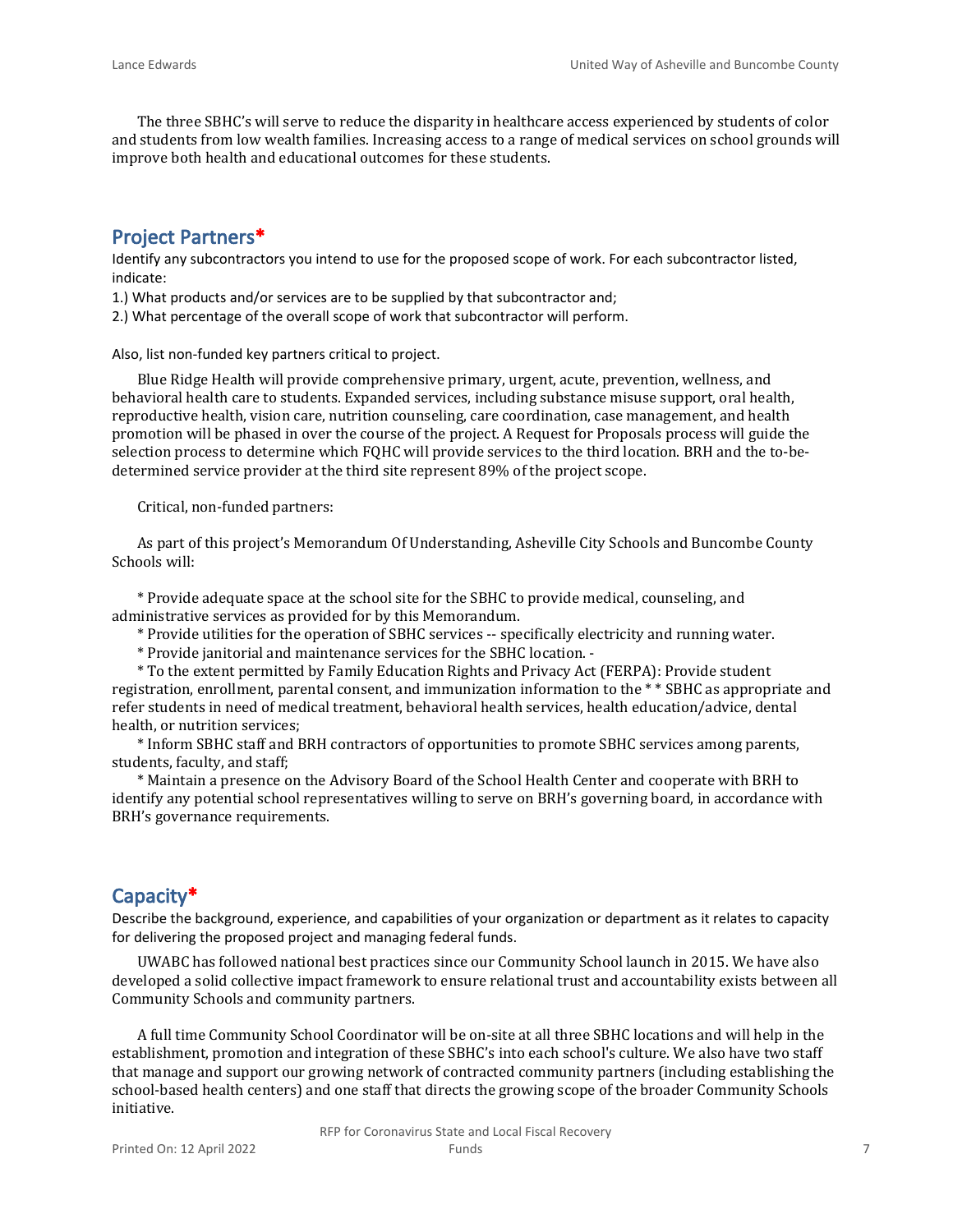UWABC is currently in year two of a five-year Full Service Community Schools grant from the U.S. Dept. of Education. This grant enabled us to expand our footprint, increase the depth of school-based services and solidify the capacity needed for this growing network of school and community partners. Our Finance and Operations team has extensive experience managing numerous federal funding sources.

BRH has been operating school-based health centers in WNC since 1994. The first SBHC program started in Henderson County at Apple Valley Middle School. The organization now serves over 10,000 students in 6 counties: Henderson, Buncombe, Polk, Jackson, Swain and Transylvania. Each county began with services that most fit their needs in collaboration with each school and each school district, for example we began with behavioral health services in Transylvania while others began with medical services. BRH has expanded services over time as the guidance from the collaboration identified further needs, appropriate resources and created a plan to improve access to services for the students.

BRH also has extensive experience managing federal funding sources.

### **Budget\***

Provide a detailed project budget including all proposed project revenues and expenditures, including explanations and methodology. For all revenue sources, list the funder and denote whether funds are confirmed or pending. For project expenses, denote all capital vs. operating costs, and reflect which specific expenses are proposed to be funded with one-time Buncombe County Recovery Funds.

Download a copy of the budget form [HERE](https://buncombecounty.org/common/community-investment/grants/early-childhood-education/Recovery-Funds-budget-template.xlsx). Complete the form, and upload it using the button below.

Recovery-Funds-budget-UWABC-FINAL.pdf

## **Special Considerations\***

Provide any other information that might assist the County in its selection.

SBHC article focused on BRH.pdf

\* School-Based Health Centers align perfectly with Buncombe County's "Educated and Capable Community" and "Resident Well-being" pillars, and also directly support the County's commitment to "Systems, policies, and practices that support equity for all people and an organizational culture that embraces diversity and inclusion."

\* UWABC and our partners have secured grant funding from Dogwood Health Trust and the US Department of Education to launch the first two centers at roughly 75% of what we would consider fullcapacity. Approximately one-third (\$474,200) of this proposal would support additional hours for the registered nurse and licensed clinical social worker at AMS and EMS, as well as support for coordination and outreach to families. The remaining two-thirds (\$952,678) in this proposal would be used to open a third center at another middle school to meet the overwhelming need for affordable and accessible health care access among Buncombe County families.

\* Additional potential funding diversity:

1) Reimbursement: The nurse practitioner, mental/behavioral health therapist, and nutritionist are reimbursable. The majority of these positions will be covered via reimbursement by year four

2) Federal grant: An additional Full Service Community School grant opportunity from the U.S. Department of Education may be available to cover a portion of expenses into 2027.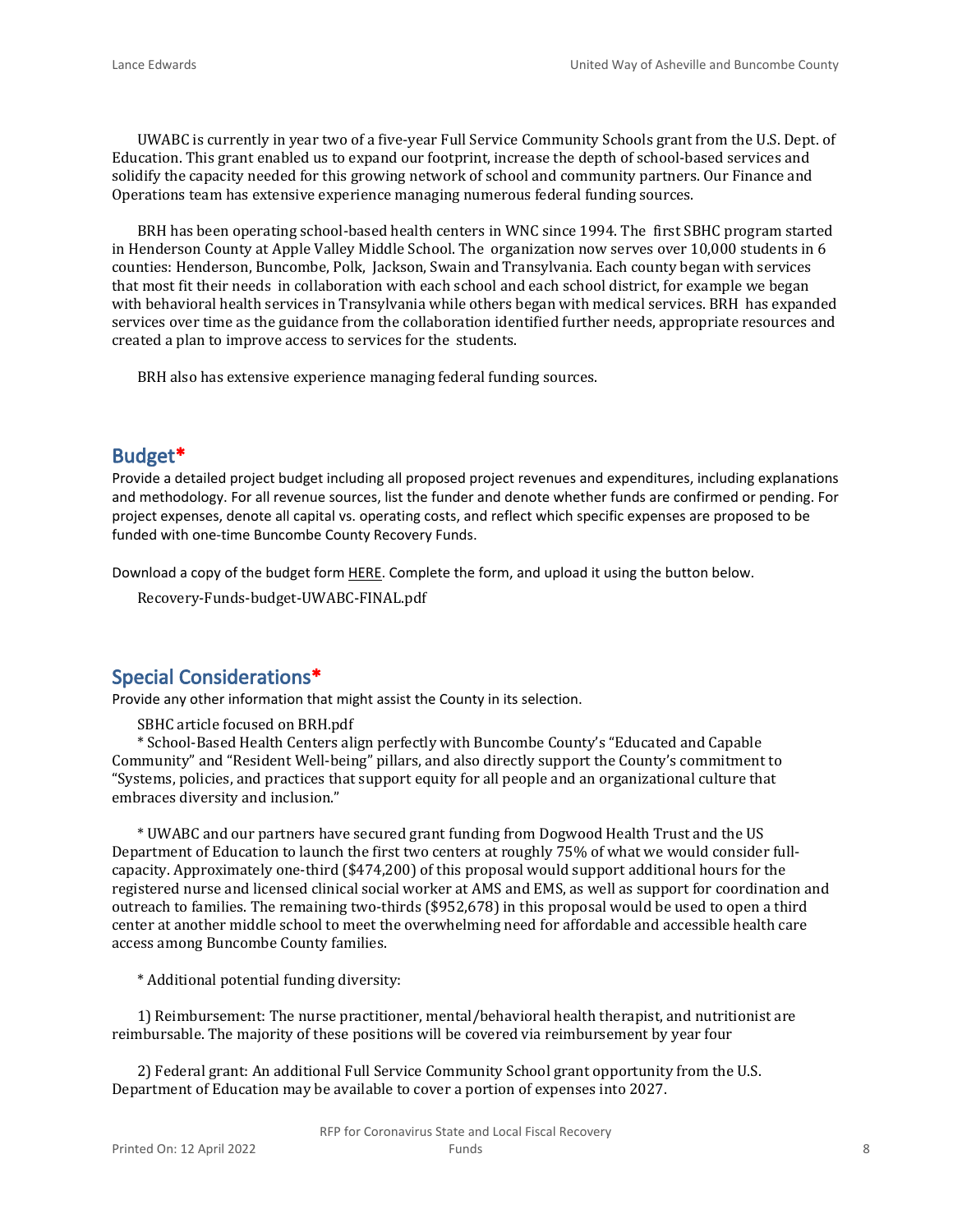3) Partnerships: We continue to strengthen our relationships with local partners in this work. We will work alongside these partners to identify opportunities for them to realign some of their resources (and to find new sources) to establish a true blended and/or braided funding model.

4) Federal/state funds: There is currently a push for federal legislation that will provide additional resources for School-based Health Centers. We will continue to monitor opportunities to leverage federal and state funds in support of this initiative.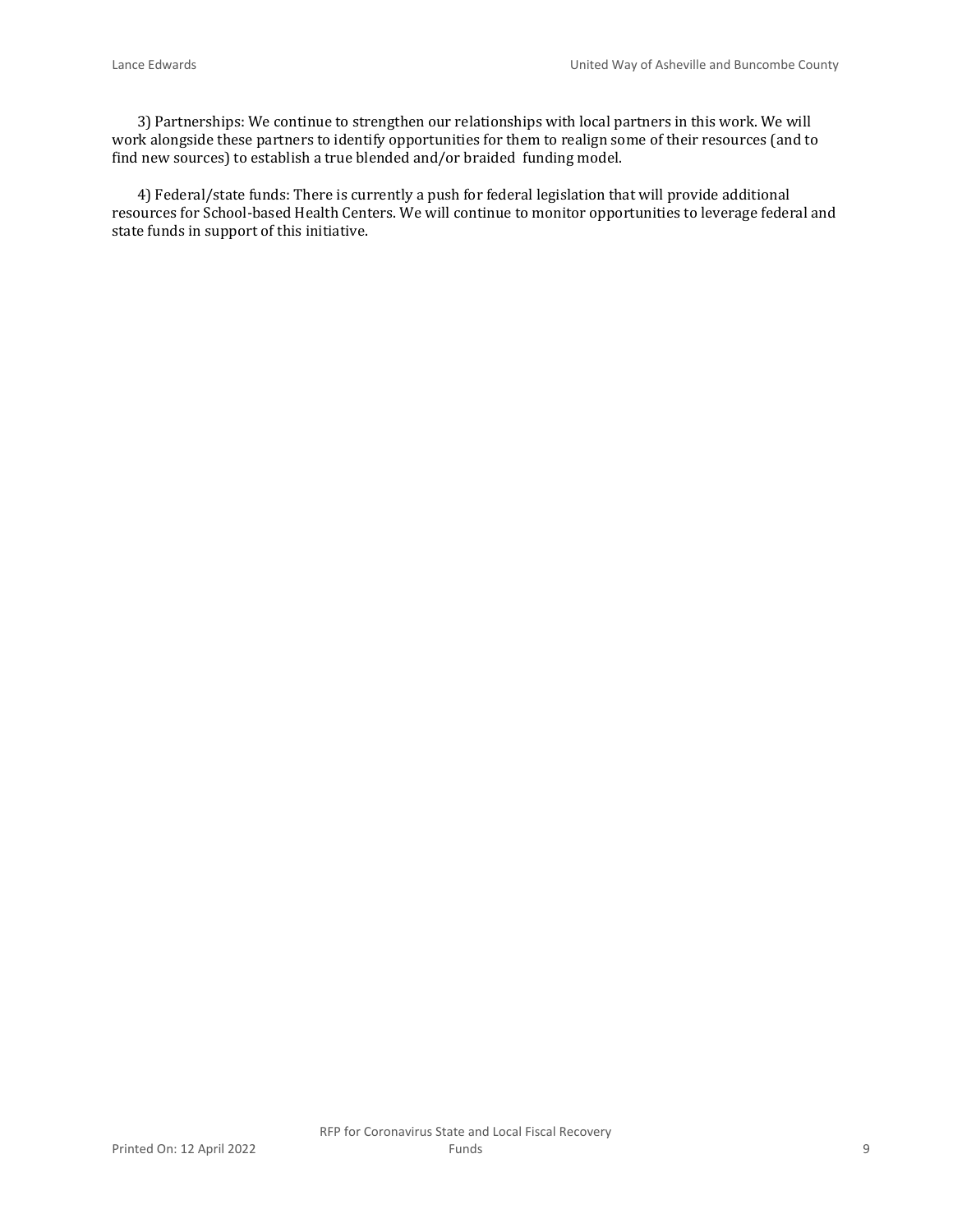## File Attachment Summary

## *Applicant File Uploads*

- IRS 501(C)3 determination letter.pdf
- Recovery-Funds-budget-UWABC-FINAL.pdf
- SBHC article focused on BRH.pdf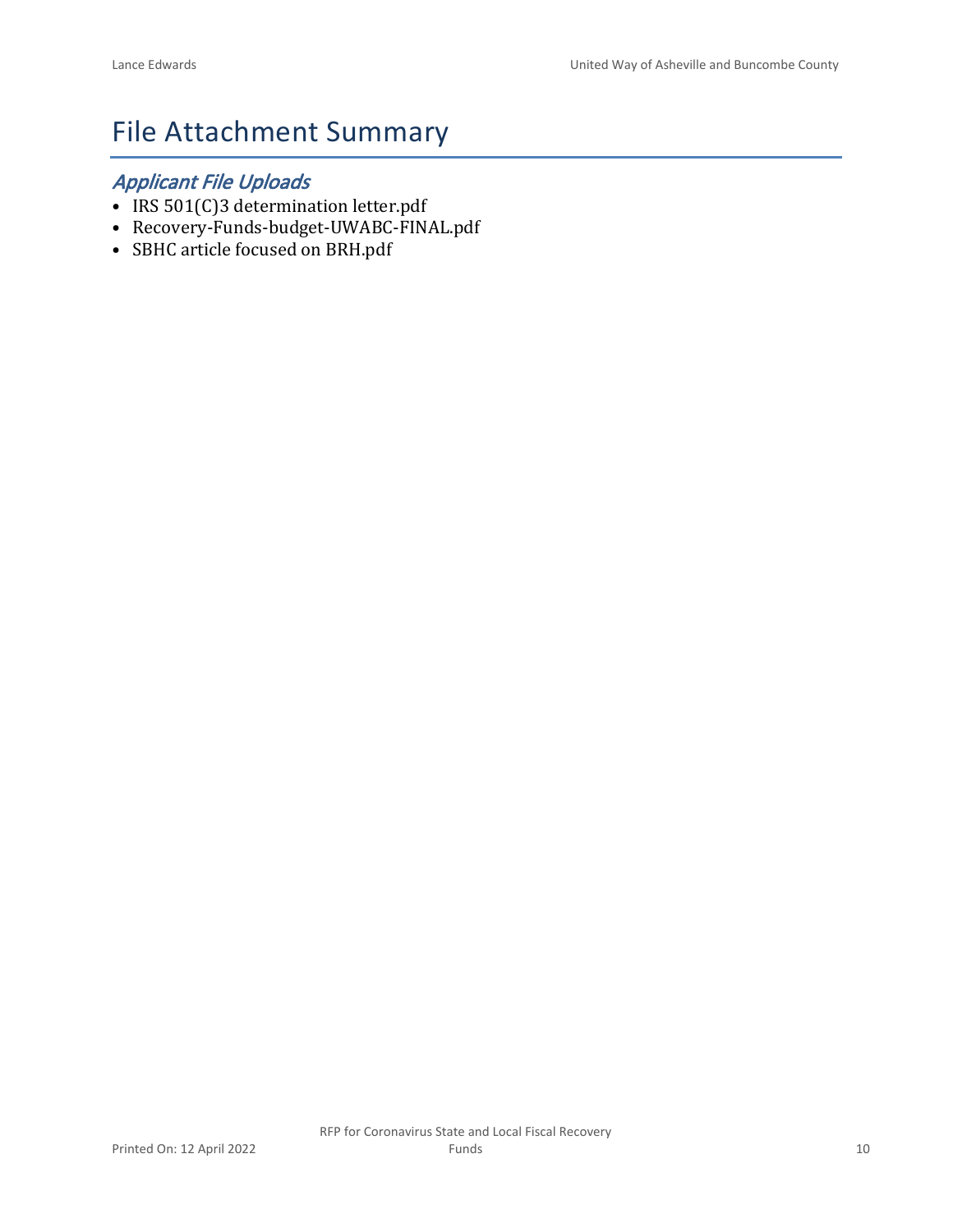D能 \$mleft ( )

### **Internal Revenue Service**

Date: th reply refer to:  $4.1971$ **JUN**  $+411-3$ :  $\Delta$ AM

ATL:E0:1971:1020

Wnited Fund of Ashaville and Buncombe County, Incorporated

Allen Center - 331 College St.  $A$ sheville,  $NQ$ ,  $28309$ 

Charitable Purpose:

Accounting Period Ending: December 31

#### Gentlemen:

Based on information supplied, and assuming your operations will be as stated in your exemption application, we have determined that you are exempt from Federal income tax under section 501(c)(3) of the Internal Revenue Code. Any change in your purposes, character, or method of operation must be reported to us so we may consider the effect of the change on your exempt status. You must also report any change in your name and address. We have further determined that you are not a private foundation within the meaning of section 509(a) of the Code because you are an organization described in section 170(b)(1)(A)(vi).

For years beginning prior to January 1, 1970, you are required to file the annual information return, Form 990=A. For each subsequent year, please refer to the instructions accompanying the Form 990 for that particular year to determine whether you are required to file. If filing is required, you must file the Form 990 by the 15th day of the fifth month after the end of your annual accounting period.

You are not required to file Federal income tax returns unless you are subject to the tax on unrelated business income under section 511 of the Code. If you are subject to this tax, you must file an income tax return on Form 990-T. In this letter we are not determining whether any of your present or proposed activities are an unrelated trade or business as defined in section 513 of the Code.

You are not liable for Federal Unemployment Taxes. You are liable for Social Security Taxes only if you have filed waiver of exemption certificates as provided in the Federal Insurance Contributions Act.



SE-DIR-A-Form AUD-171 (Rev.  $4-71$ )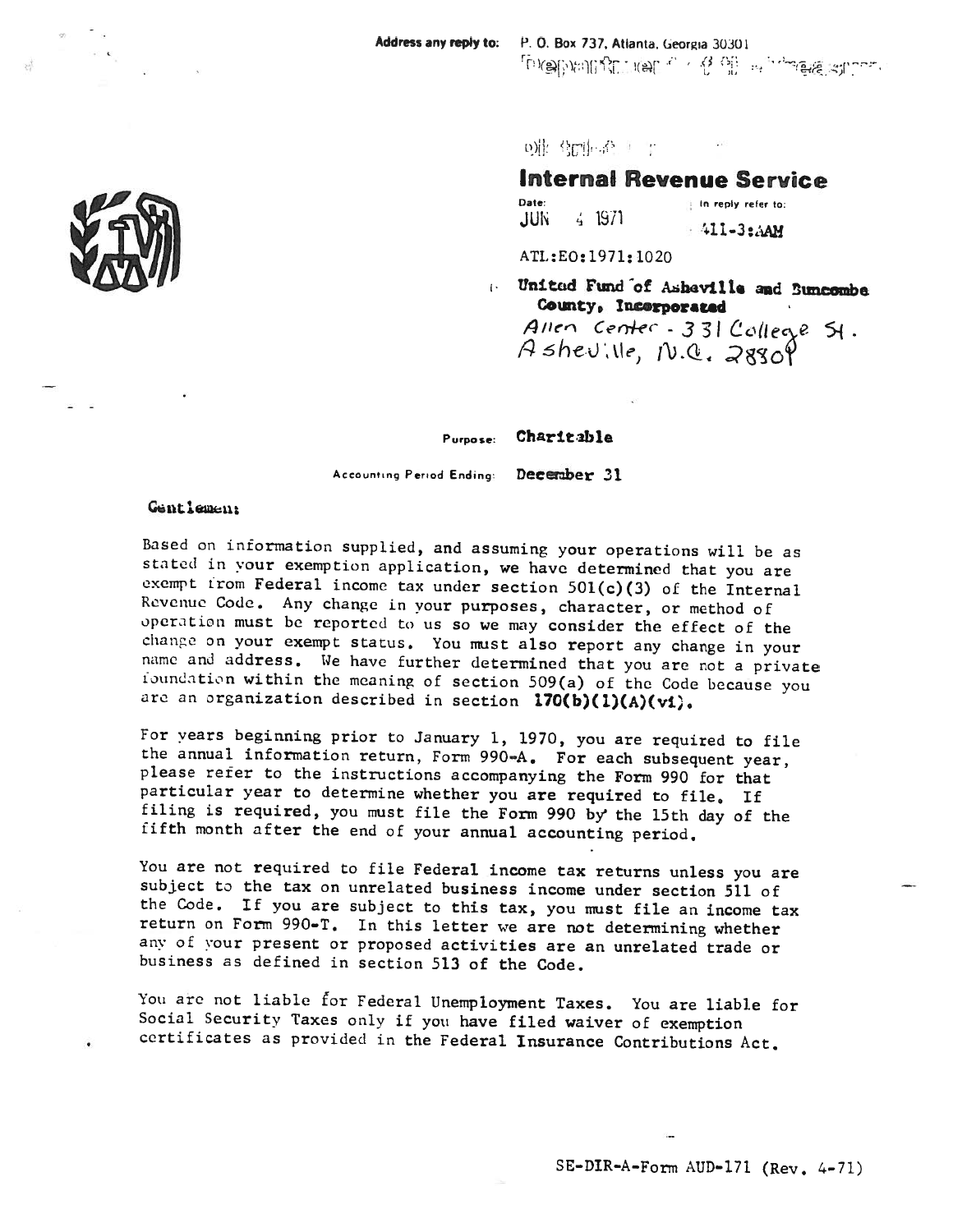Contributions made to you are deductible by donors as provided in section 170 of the Code. Bequests, legacies, devises, transfers or gifts to you or for your use are deductible for Federal estate and gift tax purposes under the provisions of section 2055, 2106 and 2522 of the Code.

Every exempt organization is required to have an Employer Identification Number, regardless of whether it has any employees. If you do not have such a number our Service Center will assign one to you in the near future and notify you of the number assigned. This number should be entered in the designated space on all Federal returns which should be filed with the Mid-Atlantic Service Center in Philadelphia, Pennsylvania. Any correspondence you have about your organization should be addressed to the District Director in Atlanta, Georgia.

This is a determination letter.

trust

Sincerely yours,

John W. Honderson<br>District Director (Acting)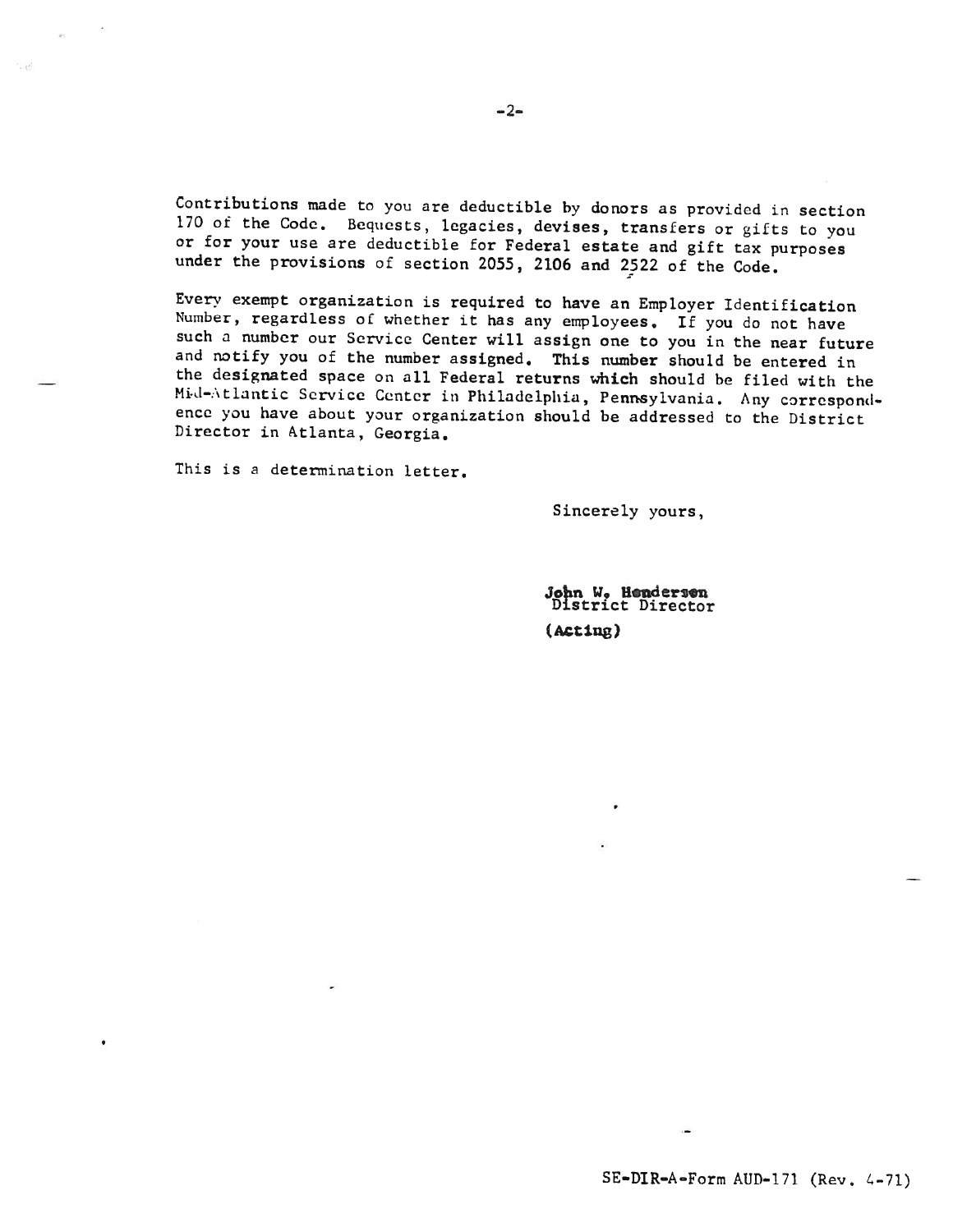Internal Revenue Service

District Director

Department of the Treasury

**SUITE 400** ONE WEST PACK SQUARE ASHEVILLE, NC 28801

Person to Contact: J. E. PICKARD, JR. REVENUE AGENT Telephone Number & Fax (704)259-0721 (704)259-0806 Refer Reply To: FE1314JEP Date:

April 3, 1991

TO WHOM IT MAY CONCERN:

> UNITED WAY OF AHEVILLE &

ASHEVILLE, NC 28801

a a de la componentación de la componentación de la componentación de la componentación de la componentación d<br>En la componentación de la componentación de la componentación de la componentación de la componentación de la

**START AND ARTICLE CONTROL** 

۔۔۔۔۔۔۔۔<br>۔۔۔ : اللہ

1919年1月1日

BUNCOMBE COUNTY INC. 50 S. FRENCH BROAD AVENUE

Fer your request, the status of your above organization has today been verified with our office in the Greensboro District of the Internal Revenue Service.

This information indicates that United Way of Asheville 8 - 1 Buncombe County files a Form 390--Return of Organization Exempt From Income Tax.

The date of the Internal Revenue Service 501(c)(3) ruling letter in your files of June 4, 1971, for United Fund of Asneville. Calle al<del>lanesi</del>d and Buncombe County, Incorporated, matches the ruling date in our files for United Way of Asheville & Buncombe County. In addition to ... the apparent name change, our files also indicate that your fiscal year has been changed to end June 30.

And, of course, an address different from the one on-the Jan 19 1971 ruling letter exists because of your change of address. If we can be of further assistance, please feel free to contact سے<br>اللہ نظا 

13 L. 4

Sincerely yours,

 $7 -$ 

St ⊶

..ಕೆ. ಶರಕ

ant t

District Director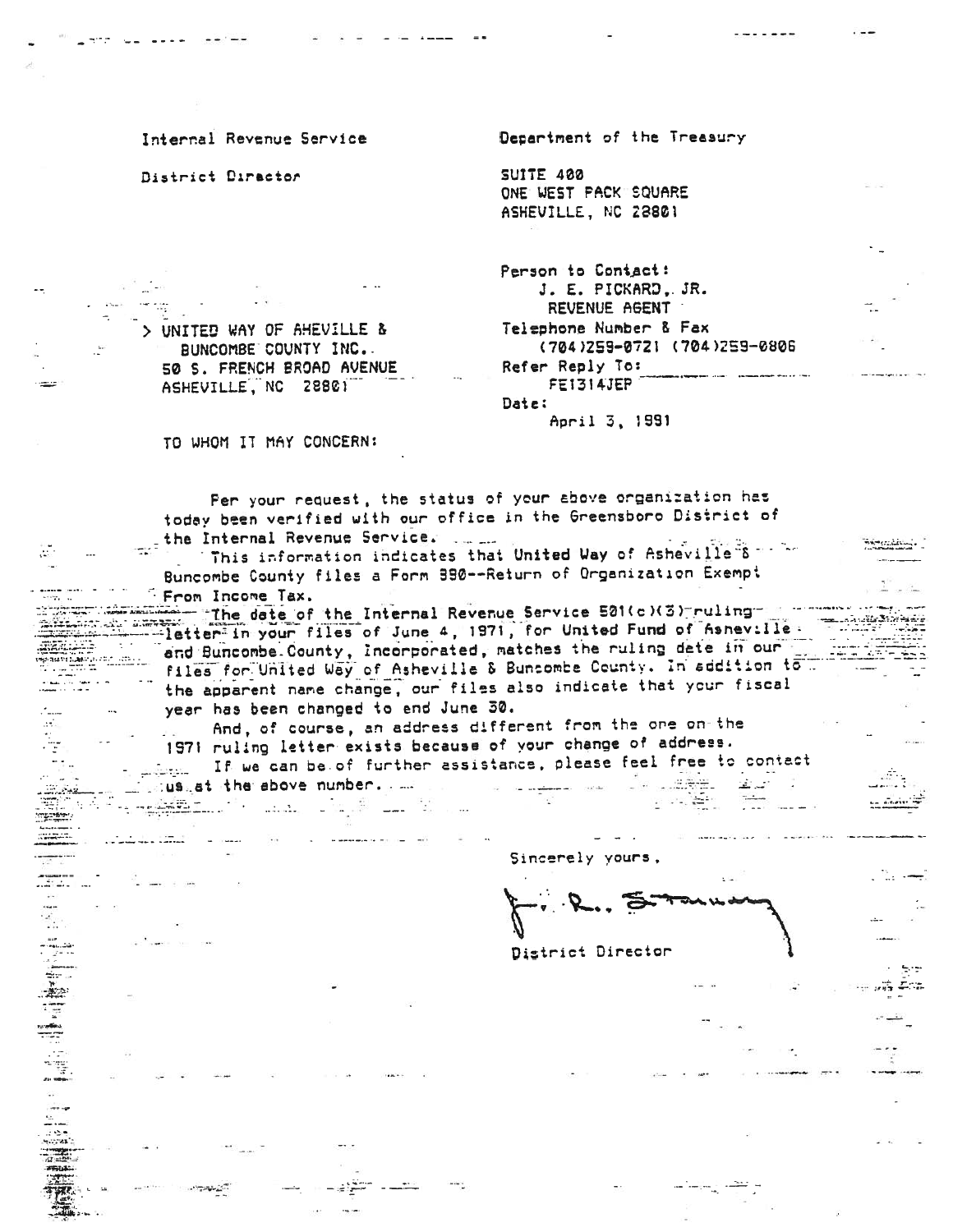#### **Coronavirus State and Local Fiscal Recovery Funds Proposed Project Budget**

| <b>Organization Name:</b>                                        |    | United Way of Asheville and Buncombe County (UWABC)                                       |            |           |         |                              |                                               |                                                                                                       |  |  |  |  |  |  |
|------------------------------------------------------------------|----|-------------------------------------------------------------------------------------------|------------|-----------|---------|------------------------------|-----------------------------------------------|-------------------------------------------------------------------------------------------------------|--|--|--|--|--|--|
| <b>Project Name:</b>                                             |    | Advancing Equitable Education and Community Wellbeing through School-Based Health Centers |            |           |         |                              |                                               |                                                                                                       |  |  |  |  |  |  |
| <b>Amount Requested:</b>                                         |    | \$1.46.877                                                                                |            |           |         |                              |                                               |                                                                                                       |  |  |  |  |  |  |
|                                                                  |    |                                                                                           |            |           |         |                              |                                               |                                                                                                       |  |  |  |  |  |  |
| <b>Proposed Project Revenue Funder</b>                           |    |                                                                                           |            |           | Amount  | <b>Confirmed or Pending?</b> | <b>Notes</b>                                  |                                                                                                       |  |  |  |  |  |  |
| Proposed Buncombe COVID Recovery Funds                           |    |                                                                                           |            | \$        | 426,877 | Pending                      |                                               |                                                                                                       |  |  |  |  |  |  |
| US Department of Education                                       |    |                                                                                           |            | \$        | 280,000 | Confirmed                    | Full-Service Community Schools Grant          |                                                                                                       |  |  |  |  |  |  |
| Dogwood Health Trust                                             |    |                                                                                           |            | \$        | 766,155 | Confirmed                    | Received, December 2021 via Blue Ridge Health |                                                                                                       |  |  |  |  |  |  |
| <b>Buncombe County Schools</b>                                   |    |                                                                                           |            | \$        | 200,000 | Confirmed                    | <b>ESSR</b> funds                             |                                                                                                       |  |  |  |  |  |  |
| <b>Blue Ridge Health</b>                                         |    |                                                                                           |            | \$        | 260,000 | Pending                      | Estimated revenue through billing             |                                                                                                       |  |  |  |  |  |  |
| List other sources here                                          |    |                                                                                           |            |           |         |                              |                                               |                                                                                                       |  |  |  |  |  |  |
| List other sources here                                          |    |                                                                                           |            |           |         |                              |                                               |                                                                                                       |  |  |  |  |  |  |
| List other sources here                                          |    |                                                                                           |            |           |         |                              |                                               |                                                                                                       |  |  |  |  |  |  |
| List other sources here                                          |    |                                                                                           |            |           |         |                              |                                               |                                                                                                       |  |  |  |  |  |  |
| List other sources here                                          |    |                                                                                           |            |           |         |                              |                                               |                                                                                                       |  |  |  |  |  |  |
|                                                                  |    |                                                                                           |            | Total \$  |         | 2,933,032                    |                                               |                                                                                                       |  |  |  |  |  |  |
|                                                                  |    |                                                                                           |            |           |         |                              |                                               |                                                                                                       |  |  |  |  |  |  |
| <b>Proposed Project Expenses</b>                                 |    | <b>Recovery Funds</b><br><b>Other Funds</b>                                               |            |           |         | Total                        | Expense?                                      | <b>Notes</b>                                                                                          |  |  |  |  |  |  |
| Fully Funding Schools 1 & 2 (Asheville and Erwin Middle Schools) |    |                                                                                           |            |           |         |                              |                                               |                                                                                                       |  |  |  |  |  |  |
| Personnel                                                        | \$ | 286,200                                                                                   | <b>S</b>   | 999,000   | \$      | 1,285,200                    | Operating                                     | Advanced Practitioner (1 FTE); LCSW or LCAS (1 FTE at each<br>school); and Site Coordinator (0.5 FTE) |  |  |  |  |  |  |
| <b>Equipment and Supplies</b>                                    | \$ | 32,000                                                                                    | <b>S</b>   | 98.643    | \$      | 130,643                      | Operating                                     | in years 2 and 3                                                                                      |  |  |  |  |  |  |
| Administration and Coordination                                  | \$ | 156.000                                                                                   | $\sqrt{3}$ | 90.000    | \$      | 246.000                      | Operating                                     |                                                                                                       |  |  |  |  |  |  |
| Travel, Meetings and Training                                    |    |                                                                                           | \$         | 19,632    | \$      | 19,632                       | Operating                                     | Mileage, professional development, training, waste disposal                                           |  |  |  |  |  |  |
| Renovations                                                      | \$ |                                                                                           | \$         | 275,000   | \$      | 275,000                      | Capital                                       |                                                                                                       |  |  |  |  |  |  |
| Technology                                                       | \$ |                                                                                           | \$         | 23,880    | \$      | 23,880                       | Operating                                     | Telehealth equipment licensing, wireless AP, fax, copier                                              |  |  |  |  |  |  |
| Total Schools 1 & 2                                              | \$ | 474.200                                                                                   | \$         | 1.506.155 | - \$    | 1.980.355                    |                                               |                                                                                                       |  |  |  |  |  |  |

| Technology                      |                |           | 23.880 1  | 23,880    | Operating | Telehealth equipment licensing, wireless AP, fax, copier    |
|---------------------------------|----------------|-----------|-----------|-----------|-----------|-------------------------------------------------------------|
| Total Schools 1 & 2             |                | 474.200   | 1.506.155 | 1,980,355 |           |                                                             |
| <b>Launching SBHC #3</b>        |                |           |           |           |           |                                                             |
| Personnel                       |                | 642.600   |           | 642.600   | Operating | Advanced Practitioner (1 FTE); LCSW or LCAS (1 FTE at each  |
| Equipment and Supplies          |                | 65.321    |           | 65,321    | Operating |                                                             |
| Administration and Coordination |                | 123.000   |           | 123.000   | Operating |                                                             |
| Travel, Meetings and Training   |                | 9.816     |           | 9.816     | Operating | Mileage, professional development, training, waste disposal |
| Renovations                     |                | 100.000   |           | 100.000   | Capital   |                                                             |
| Technology                      |                | 11.940    |           | 11.940    | Operating | Telehealth equipment licensing, wireless AP, fax, copier    |
| Total SBHC #3                   |                | 952.677   |           | 952.677   |           |                                                             |
|                                 | <b>TOTAL</b> S | 1,426,877 | 1,506,155 | 2,933,032 |           |                                                             |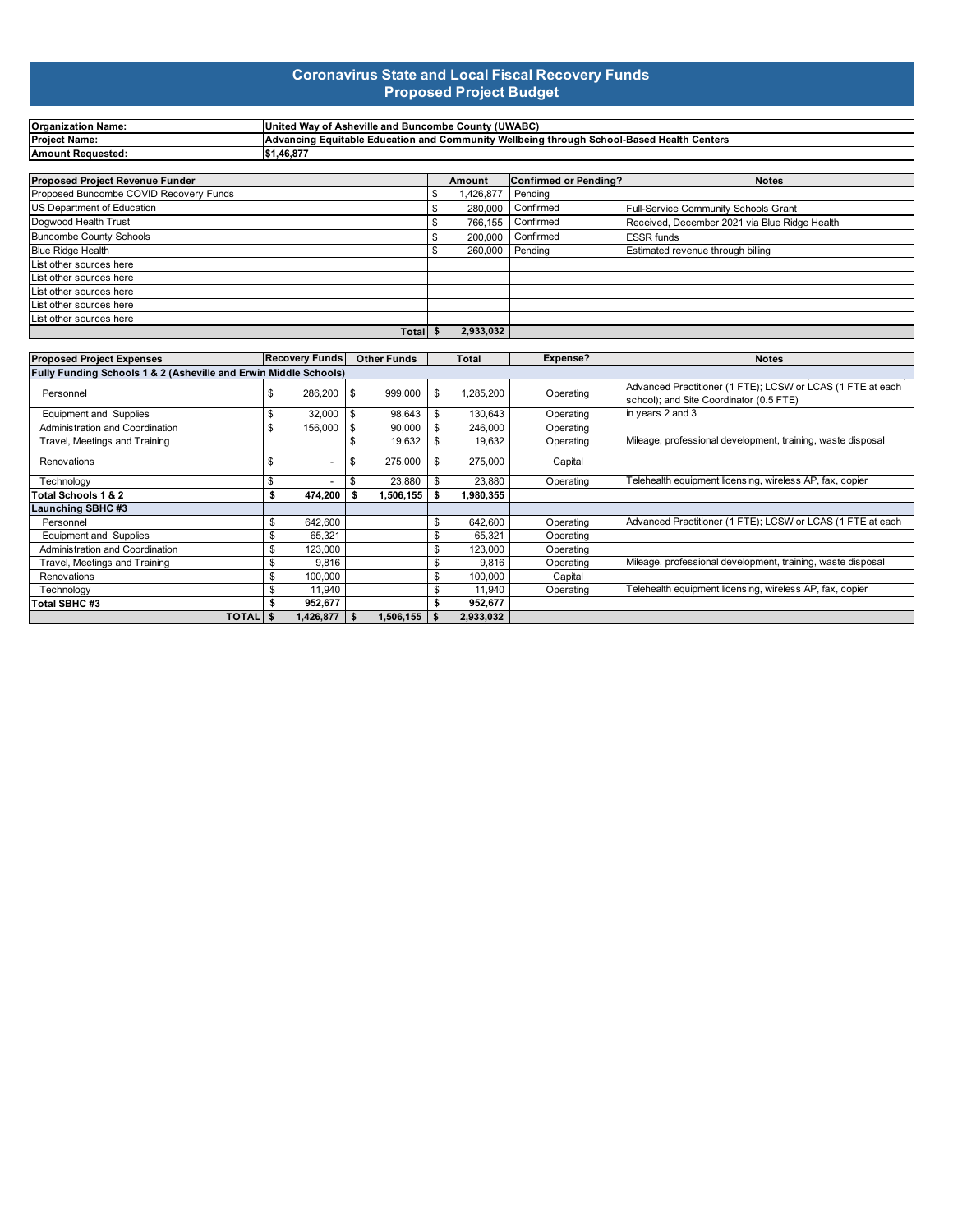## **School health centers: Greater access to care, less time out of class**

**ednc.org**[/school-health-centers-greater-access-to-care-less-time-out-of-class/](https://www.ednc.org/school-health-centers-greater-access-to-care-less-time-out-of-class/)

August 4, 2020



Courtesy of Apple Valley Middle School

When students at Apple Valley Middle School in Hendersonville feel sick during the school day, they don't have to worry about whether someone can come pick them up to take them to a doctor. Instead, they can just walk down the hall. That's because Apple Valley is home [to one of North Carolina's oldest school health centers \(SHCs\), operated by Blue Ridge](https://www.brchs.com/) Health.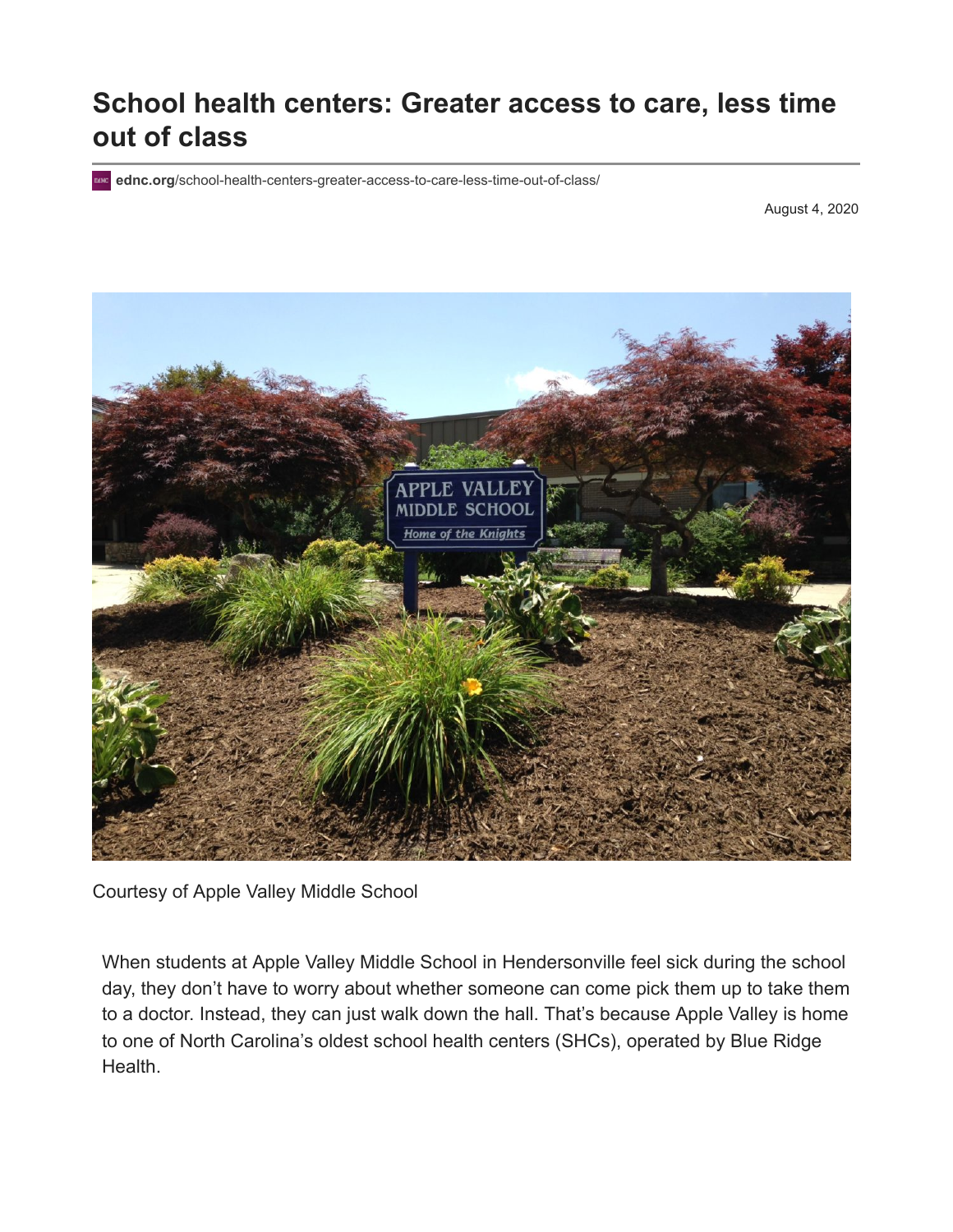SHCs are essentially doctors' offices located at a school. They can be located in a repurposed classroom space or a standalone structure on the school property. They employ at least one advanced practitioner—a physician, physician assistant and/or nurse practitioner—to see students throughout the school day. The main goal of SHCs is to provide greater access to medical care while minimizing the amount of time students have to be out of a classroom to receive that care.



Example of a School Health Center. Courtesy of Blue Ridge Health

Established in 1996, the SHC at Apple Valley Middle School was the first of Blue Ridge Health's 13 SHCs across western North Carolina. Tammy Greenwell, Chief Operations Officer of Blue Ridge Health, explains, "We chose a middle school because that's when health outcomes started falling off. Kids aren't getting well-child checks anymore. They're not going to the dentist. Preventative care starts slipping. And of course, there's mental health issues." Apple Valley now serves as a model for how traditional SHCs function to improve student access to health services.

When students at schools like Apple Valley feel sick, they can request a medical visit. The student would then leave the classroom to be examined by a physician assistant or family nurse practitioner at the on-site SHC. The clinician would provide appropriate treatment,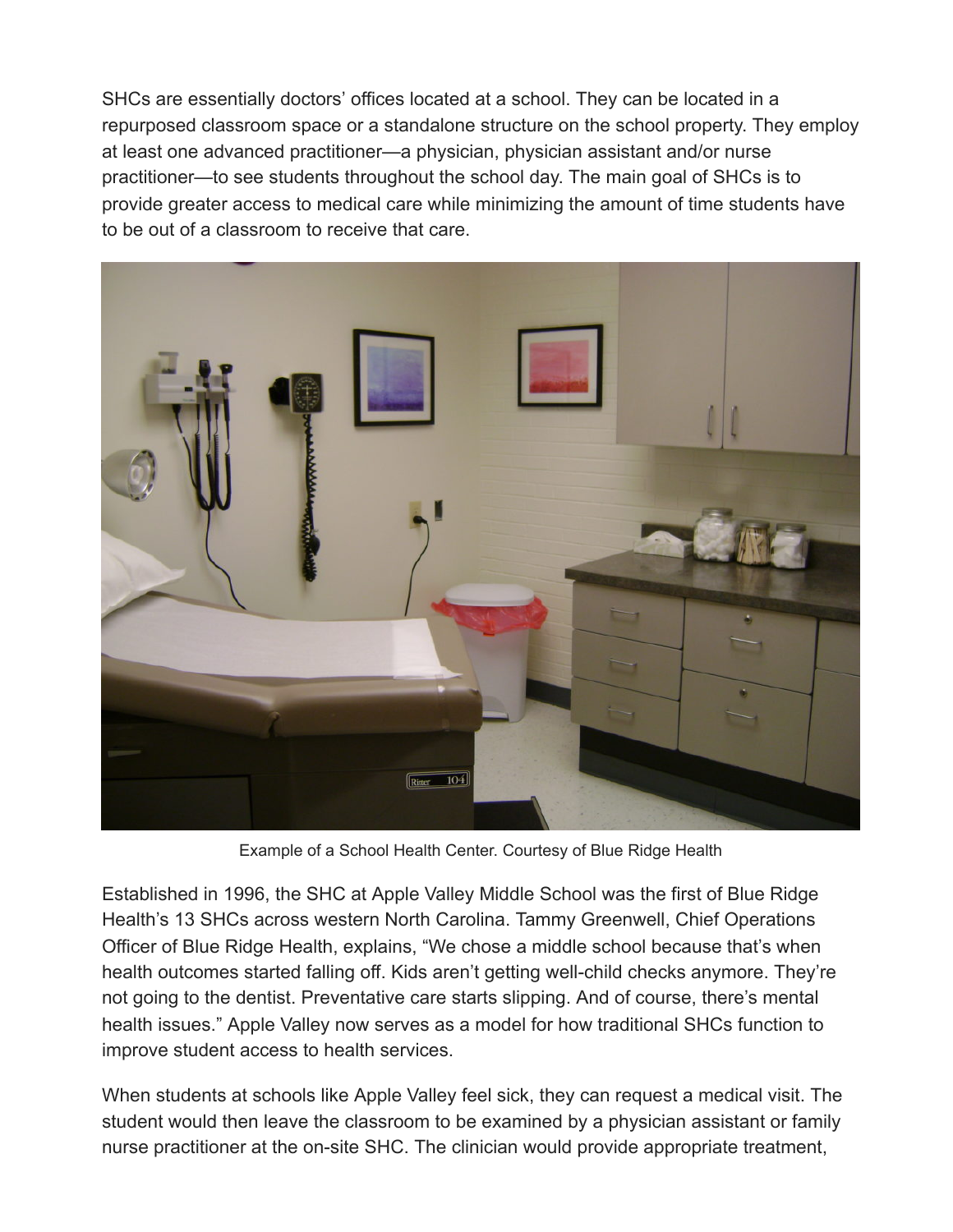typically enabling the student to return to class. School staff members can also refer students to the SHC if they notice a child showing symptoms of illness. Without an SHC, students either go without medical care or miss more essential class time by being removed from school for a medical visit off-site.

Ninety-five percent of student guardians at Apple Valley have granted prior authorization for their children to see medical professionals on campus. In a given year, about 700 of the school's approximately 900 students have used at least one service provided by the SHC.

Starting a full-fledged school health center is no small undertaking. Blue Ridge Health estimates it costs around \$30,000 to establish the physical site of an SHC on a school campus. Add in the cost of staffing and the price tag can be daunting. But for existing community health centers or county health departments with access to funding streams, building a SHC provides students, teachers, and families with greater access to health services, potentially improving public health.

Apple Valley Middle School is just one of Blue Ridge Health's 13 SHCs. To staff its sites, Blue Ridge Health employs four clinicians, six nurses, eight counselors, three medical assistants, a dietician, and a practice manager. Like a traditional doctor's office, Blue Ridge Health bills patients or insurance companies for visits. It collects about 66% of its revenue through billing, including billing Medicaid.

North Carolina's Department of Health and Human Services issues grants of \$44,400 for qualified school health centers on an annual basis, through a grant proposal process. Blue Ridge Health regularly receives these grants, "which basically cover the cost of one nurse for the year," says Greenwell. Additional funding comes from federal grants covering uninsured patients, as well as grants and donations from private corporations and charitable foundations.

A major challenge in measuring outcomes for all SHCs, including those operated by Blue Ridge Health, is the inability to merge health data ([protected by HIPAA\)](https://www.hhs.gov/hipaa/for-individuals/guidance-materials-for-consumers/index.html) with educational data [\(protected by FERPA\)](https://www2.ed.gov/policy/gen/guid/fpco/ferpa/index.html). This makes it virtually impossible to show whether improved access to medical care has an impact student learning. While academic studies indicate a positive correlation between health and educational outcomes, individual SHCs like the one at Apple Valley Middle School are unable to demonstrate this correlation for themselves.

Blue Ridge Health is in a unique position to collect longitudinal health data for the first time because it recently opened an SHC at Edneyville Elementary School, the feeder school for Apple Valley Middle. Apple Valley is the feeder for North Henderson High School, another Blue Ridge Health SHC site. This will be the first time Blue Ridge Health has the potential to serve students and follow their health from kindergarten through high school graduation.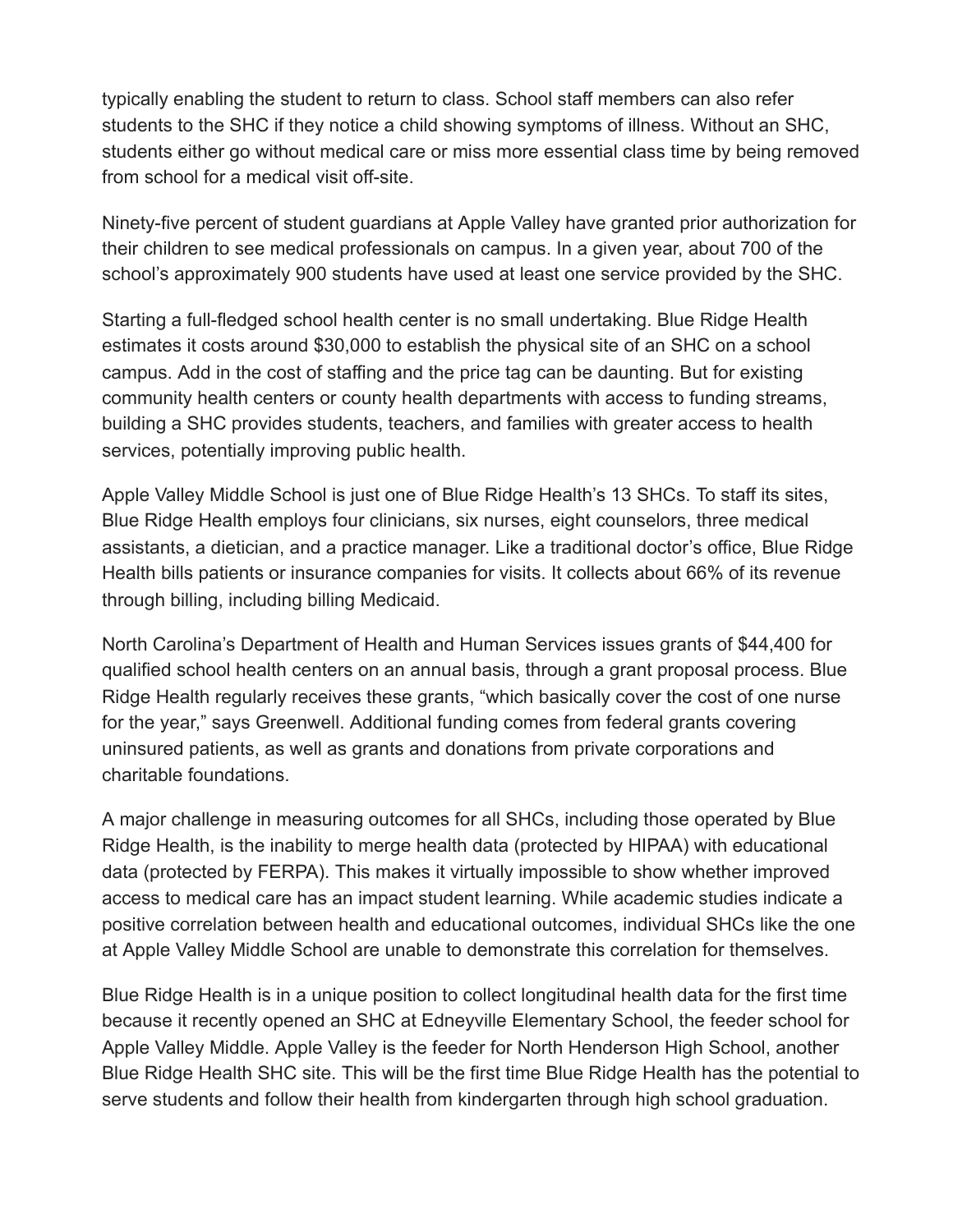"I'm very interested in whether we can honestly say – with data – that having a schoolbased health center makes a difference to that kid throughout their life," says Greenwell.

The coronavirus pandemic will make that research, and the rest of Blue Ridge Health's work, more challenging. Blue Ridge Health is authorized to provide – and has access to – COVID-19 testing, but there are still many questions about how to implement that testing at its SHCs.

For example, if students return to classrooms and one presenting symptoms of COVID-19 visits a SHC, [CDC guidelines](https://www.cdc.gov/coronavirus/2019-ncov/community/schools-childcare/index.html) prevent that student from returning to the classroom. The student must be isolated until a guardian can provide transportation home, and riding a bus home is not an option. If the student is kept in the SHC, no other students can be served until that student leaves and the facility is thoroughly cleaned. As Greenwell outlines, "We shut that room down for four hours and we wait, then we go in and clean it."

Alternatively, SHCs lose a significant portion of their utility in cases of students participating in virtual learning. That's one reason why Blue Ridge Health is considering mobile health units. Mobile health units are vehicles that are outfitted to serve as doctors' offices. Some county health departments [already use them](https://www.ncha.org/2019/08/mobile-health-programs-bring-care-to-north-carolina-communities/) to provide health services to schools. Blue Ridge Health is considering how these units might help them continue to provide health services to students learning virtually.

In the COVID-19 era, organizations like Blue Ridge Health are turning to telehealth as a scalable way of providing greater access to health services. Blue Ridge Health already has [10 telehealth units, which cost about \\$2,500 each. The widespread implementation of](https://khn.org/news/telemedicine-surges-fueled-by-coronavirus-fears-and-shift-in-payment-rules/) telehealth during the coronavirus pandemic has increased public familiarity with the technology, likely making people more comfortable with receiving health services remotely. While telehealth cannot deliver all of the services of an on-site SHC, it still significantly expands access to health services when implemented in schools.

Greenwell is optimistic about the potential of telehealth to expand the work of traditional school health centers like the one at Apple Valley Middle School. "When I first came to Blue Ridge Health 10 years ago, it was like, 'You've got to have bricks and mortar! You've got to have a physical location!' and I don't think that's the case anymore. It's great that we have those spaces, but to be honest, you can do telehealth now. The ability to scale-up quickly is there."

*[This article is part of a series on innovative approaches to health in schools.](https://www.ednc.org/category/health/health-in-schools-2020/) Find the rest of the articles here.*

[Feature](https://www.ednc.org/appearance/featured/) [K-12](https://www.ednc.org/category/k-12/) [Health](https://www.ednc.org/category/health/) [Health in Schools 2020](https://www.ednc.org/category/health/health-in-schools-2020/)